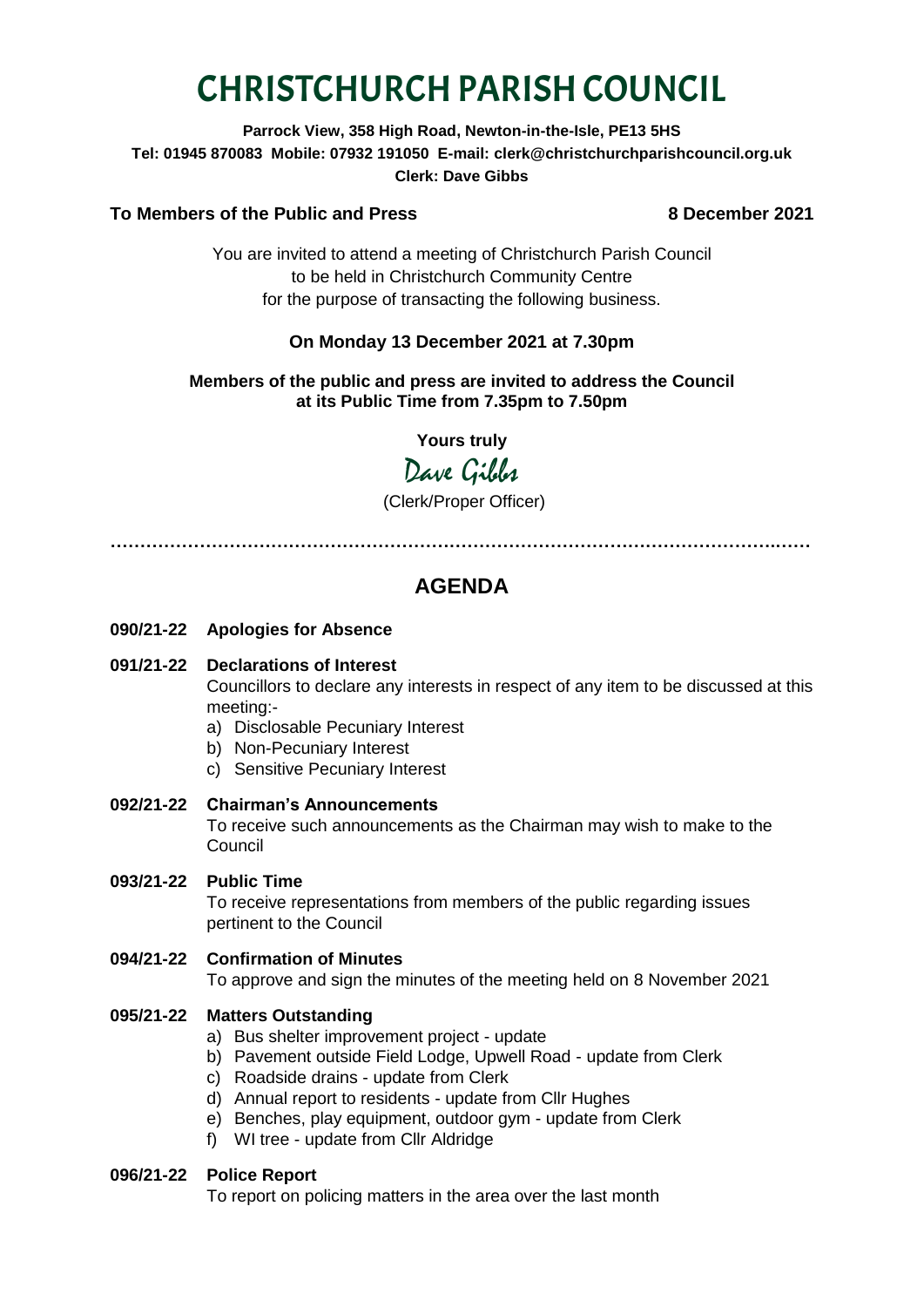#### **097/21-22 County & District Councillors Reports**

To receive reports from Cllrs Count, French, Sutton and Tanfield

#### **098/21-22 Clerk's Report**

To receive a report on meetings attended and correspondence received

#### a) Meetings

Cambridgeshire ACRE Village Hall websites seminar - 18 November Wisbech Neighbourhood Police - 23 November Cambridgeshire County Council snow volunteer training - 7 December

#### b) Correspondence

Cambridgeshire & Peterborough Combined Authority Consultation on budget and new way of working to 31 December Updates

#### Cambridgeshire County Council

Funding and support for youth work

Cambridgeshire Local Councils Conference 2022 - 14 January

- Fenland District Council
	- Pride in Fenland awards
	- Cycling, walking and mobility improvement strategy consultation to 28 January

New online reporting forms

Fuel Poverty Awareness Day and local support

- Fenland Place Shaping project consultation to 17 December
	- Planning training sessions 2022
- Covid Plan B regulations

Cambridgeshire & Peterborough Association of Local Councils Code of Conduct petition

Cambridgeshire Household Support Fund

Cambridgeshire ACRE

Charity Commission guidance on safeguarding Covid Plan B regulations

Cambridgeshire & Peterborough Against Scams Partnership Latest scams

Cambridgeshire Police and Crime Commissioner

Virtual Round Table - 10 January

Cambridgeshire Police

Fraud and Cyber Team alert re Amazon payments

New Fenland Neighbourhood Inspector

Cambridge CVS

Support Fenland events and update Local Government Boundary Commission for England Fenland electoral review

Galliford Try

A47 Guyhirn newsletter

# **099/21-22 Members and Residents Issues**

To consider any matters raised by Members of the Council and local residents

a) Support for vulnerable residents

# **100/21-22 Recreation Ground Extension**

To receive an update from the Clerk and members regarding the site plan, features, costs and funding opportunities

# **101/21-22 Planning**

To consider the following application:

F/YR21/1327/VOC - Variation of condition 8 (Church Road access) and condition 12 (list of approved plans) of planning permission F/YR15/0104/F (Erection of 4no dwellings comprising of 2 x 3-storey 5-bed with detached garages and 2 x 2-storey 4/5-bed with integral garages) - Site of former Shrub House, 46 Church Road, **Christchurch**